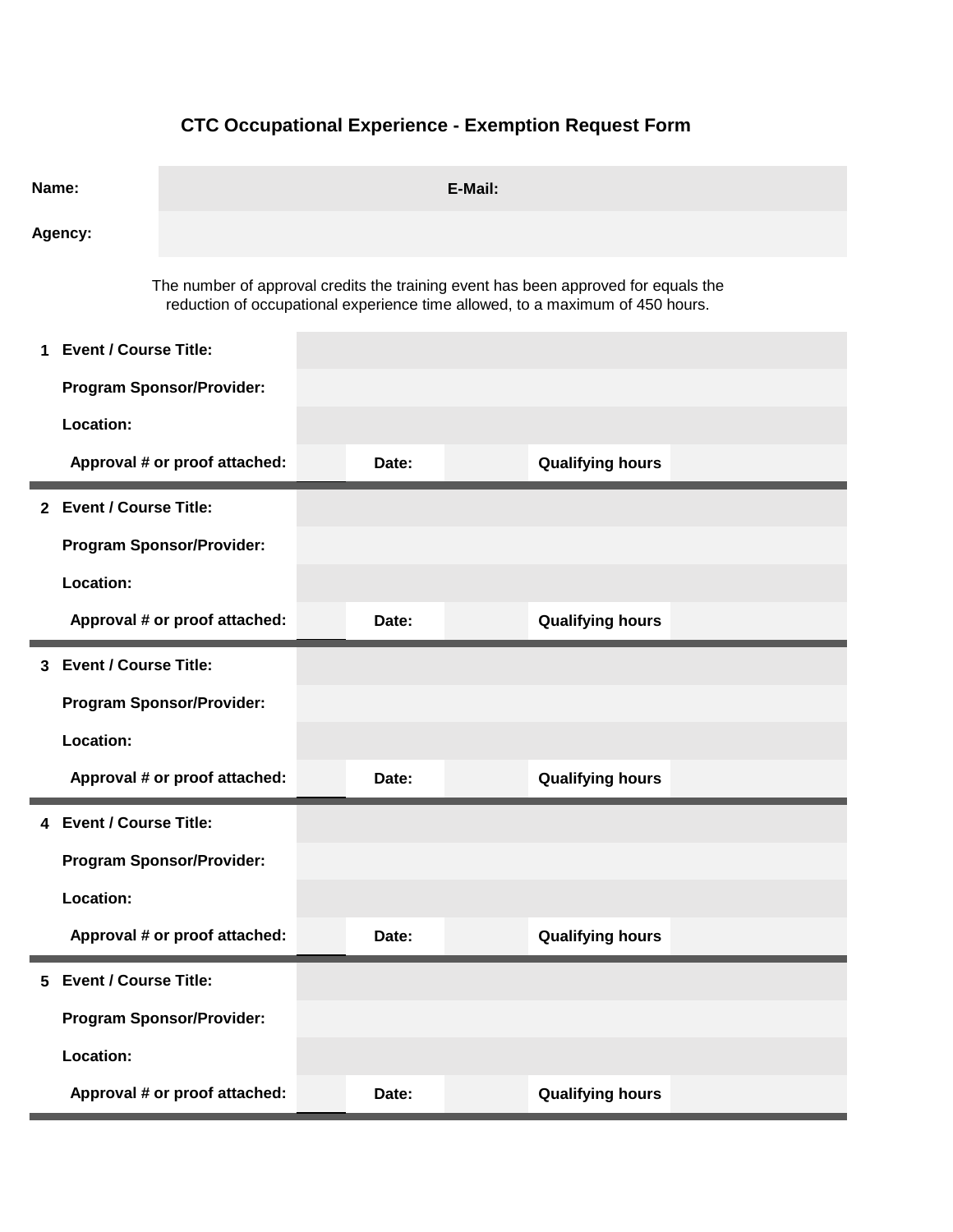| 6 | <b>Event / Course Title:</b>     |  |       |                         |  |
|---|----------------------------------|--|-------|-------------------------|--|
|   | <b>Program Sponsor/Provider:</b> |  |       |                         |  |
|   | Location:                        |  |       |                         |  |
|   | Approval # or proof attached:    |  | Date: | <b>Qualifying hours</b> |  |
|   | 7 Event / Course Title:          |  |       |                         |  |
|   | <b>Program Sponsor/Provider:</b> |  |       |                         |  |
|   | Location:                        |  |       |                         |  |
|   | Approval # or proof attached:    |  | Date: | <b>Qualifying hours</b> |  |
|   | 8 Event / Course Title:          |  |       |                         |  |
|   | <b>Program Sponsor/Provider:</b> |  |       |                         |  |
|   | Location:                        |  |       |                         |  |
|   | Approval # or proof attached:    |  | Date: | <b>Qualifying hours</b> |  |
|   | 9 Event / Course Title:          |  |       |                         |  |
|   | <b>Program Sponsor/Provider:</b> |  |       |                         |  |
|   | Location:                        |  |       |                         |  |
|   | Approval # or proof attached:    |  | Date: | <b>Qualifying hours</b> |  |
|   | 10 Event / Course Title:         |  |       |                         |  |
|   | <b>Program Sponsor/Provider:</b> |  |       |                         |  |
|   |                                  |  |       |                         |  |
|   | Location:                        |  |       |                         |  |